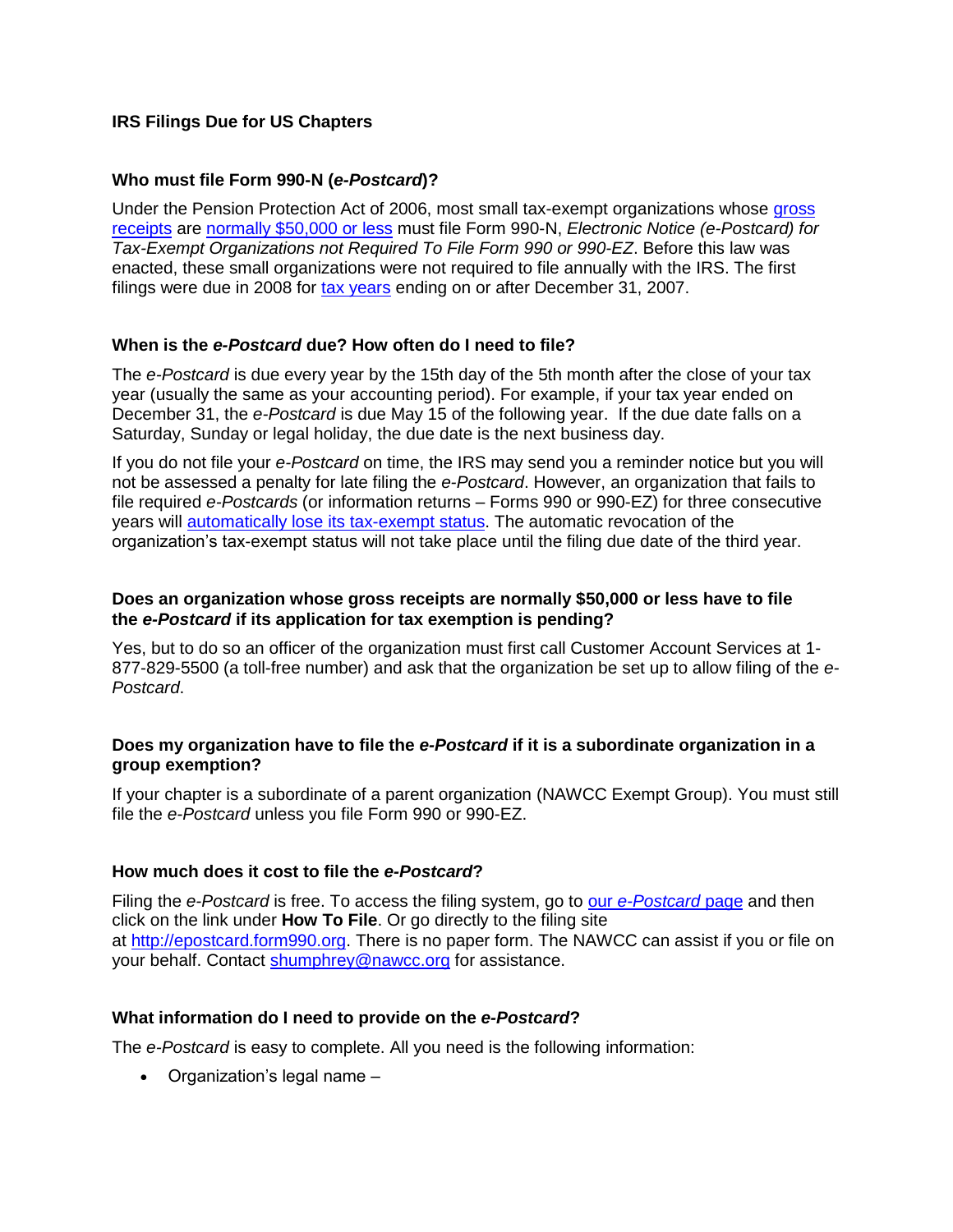- $\circ$  An organization's legal name is the organization's name as it appears in the articles of incorporation or similar organizing document, as most recently amended and (when required by state law) filed with the appropriate state authority. If you have changed your organization's legal name, you must inform [the IRS of the new name and provide certain supporting documentation](http://www.irs.gov/Charities-&-Non-Profits/Charitable-Organizations/Change-of-Name-Exempt-Organizations) before filing your *e-Postcard*. You should report the change of name as far in advance of your filing deadline as possible. If you haven't received an affirmation letter reflecting your name change by the time your return is due, you will have to file a paper return (Form 990 or 990-EZ) for the year in which you changed your name and report the change of name on the paper return.
- Any other names your organization uses If the organization is known by or uses other names to refer to the organization as a whole (and not to its programs and activities), commonly referred to as Doing-Business-As (DBA) names, they should be listed.
- Organization's mailing address The mailing address is the current mailing address used by the organization. If the organization's mailing address has changed since it filed its previous return (Form 990 or 990-EZ) or *e-Postcard* simply enter the new mailing address.
- Organization's website address (if you have one).
- Organization's [employer identification number](http://www.irs.gov/Charities-&-Non-Profits/Employer-Identification-Number) (EIN) -
	- $\circ$  Every tax-exempt organization must have an EIN, sometimes referred to as a Taxpayer Identification Number (TIN), even if it does not have employees. The EIN is a unique number that identifies the organization to the Internal Revenue Service. Your organization would have acquired an EIN by filing a Form SS-4 prior to requesting tax-exemption. The EIN is a 9-digit number and the format of the number is NN-NNNNNNN (for example: 00-1234567).
	- $\circ$  If you do not know your EIN, you may be able to find it on the organization's bank statement, application for Federal tax-exempt status, or prior year return.
	- o Please note that the EIN is not your *tax-exempt number*. That term generally refers to a number assigned by a state agency that identifies organizations as exempt from state sales and use taxes.
	- o If you do not have an EIN, see the **[Instructions](http://www.irs.gov/file_source/pub/irs-pdf/iss4.pdf)** for Form SS-4 for different ways to apply for an EIN. DO NOT use the EIN of a parent or other organization.
- Name and address of a principal officer of your organization
	- $\circ$  Usually president, vice president, secretary, or treasurer often specified in the organization's by-laws.
- Organization's annual tax year
	- $\circ$  Like any taxpayer, exempt organizations must keep books and reports and file returns based on an annual accounting period called a tax year. A [tax year](http://www.irs.gov/Charities-&-Non-Profits/Exempt-Organizations-Annual-Reporting-Requirements-Filing-Procedures:-Tax-Year) is usually 12 consecutive months that can be either calendar year or fiscal year and is often specified in the organization's by-laws.
- Answers to the following questions:
	- o Are your [gross receipts](http://www.irs.gov/Charities-&-Non-Profits/Gross-Receipts-Defined) still [normally \\$50,000 or less?](http://www.irs.gov/Charities-&-Non-Profits/Gross-Receipts-Normally-$25,000-$50,000-or-Less)
	- o Has your organization terminated or gone out of business?